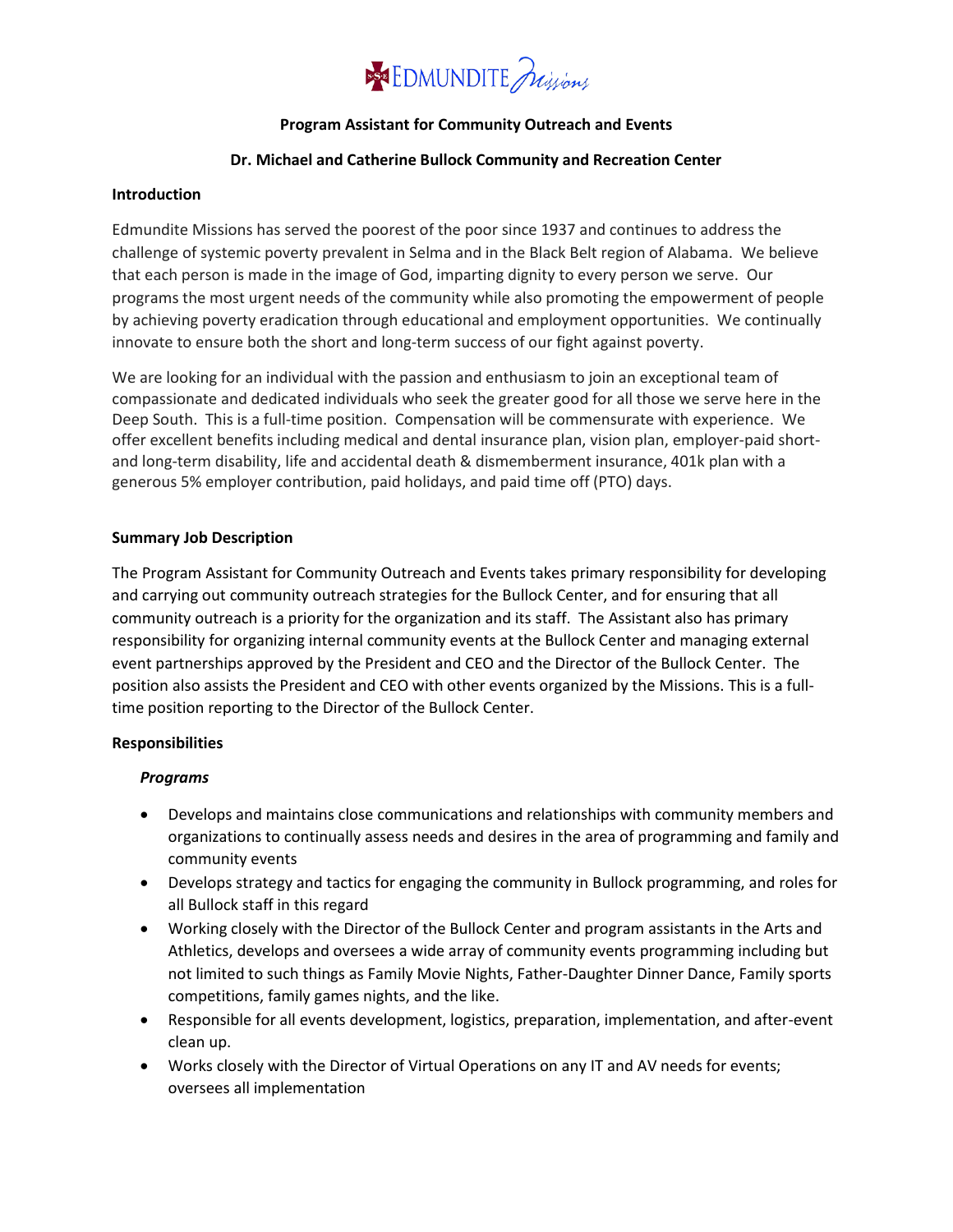# **SEX EDMUNDITE** Julians

- Works closely across the Missions and especially with its communications staff to ensure robust communication of all community and special events as well as Bullock programming and associated programs of other areas of the Missions
- When approved by the President and CEO and the Director of the Bullock Center, manages events carried out in partnership with other organization in Selma
- Manages all coordination with Edmundite Missions Enterprises for all catering inputs to all events at the Bullock Center. Oversees all use of the Concession area in this regard, ensuring preparation and clean up
- Assists as appropriate Missions Program Managers in other areas (e.g., education, the Good Shepherd Community Center, etc.) with events ideation and planning
- Identifies, and with concurrence of the Director of the Bullock Center, engages all outside expertise needed for events programming
- Oversees all volunteers in the conduct of events at the Bullock Center

## *Administration*

- Maintains all community engagement and outreach records and ensures that the Director of the Bullock Center is a recognized leader in the community that Bullock serves
- Coordinates all events program scheduling, ensuring that schedules are coordinated with all other programming assistants to ensure consistent calendars
- Manages registration for all events requiring such
- Ensures accurate recording of program use in the Apricot performance system
- Takes responsibility for Bullock Center general opening and/or closing as needed
- Performs other duties as requested in all areas of Bullock Center operations, including but not limited to registration, admission, and supervision

### **Maintenance and Upkeep**

- Cleans and maintains all programming areas relevant to any and all events at the Bullock Center, ensuring that program preparation is complete and adequate, and areas are fully cleaned and ready for other programming after any events use
- Maintains the inventory of all supplies and equipment relevant to any event; advises the Director of the Bullock Center on appropriate improvements for smooth events management
- Cleans and maintains all material and equipment relative to events
- Assists with cleaning and maintenance of the overall Bullock Center

## **Characteristics**

- Outgoing personality; able to establish comradery with all types of people, youth and adult
- Unquestionable integrity and honesty
- Willing to learn; a team player
- Reliable and hardworking
- Appreciation of the Catholic Church, its teachings and traditions
- Personal compassion for and commitment to those in need and respect for all individuals irrespective of their personal circumstances